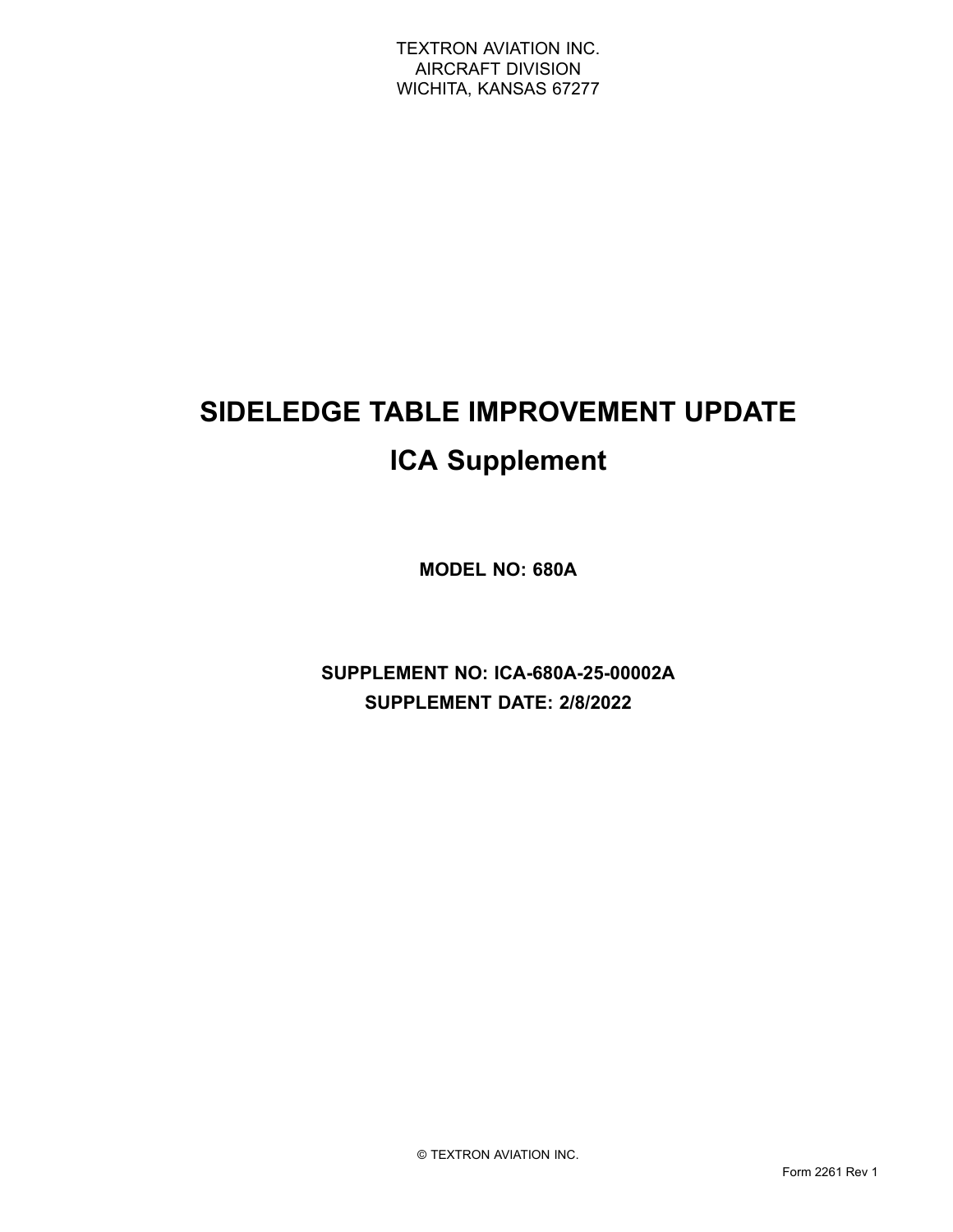#### **REVISIONS**

| ICA-680A-25-00002                                                                                                                  | Rev: A             | Date: Feb 8/2022 |  |
|------------------------------------------------------------------------------------------------------------------------------------|--------------------|------------------|--|
| <b>ICA Summary</b>                                                                                                                 | Page 1             |                  |  |
| <b>Manuals Affected</b>                                                                                                            | <b>Description</b> | <b>Title</b>     |  |
| Maintenance Manual                                                                                                                 |                    |                  |  |
| This ICA supplement was incorporated in Revision 8 of the Model 680A Maintenance Manual rendering<br>this ICA Supplement Obsolete. |                    |                  |  |
| Appendix A: Illustrated Parts<br>Catalog                                                                                           | <b>NOT USED</b>    |                  |  |
| Appendix B: Wiring Diagram<br>Manual                                                                                               | <b>NOT USED</b>    |                  |  |

| ICA-680A-25-00002                                                                 | $Rev: -$                  | Date: Nov/16/2017                                 |
|-----------------------------------------------------------------------------------|---------------------------|---------------------------------------------------|
| <b>ICA Summary</b>                                                                | Pages 1-6                 |                                                   |
| <b>Manuals Affected</b>                                                           | <b>Description</b>        | <b>Title</b>                                      |
| Maintenance Manual                                                                | 25-25-01 pages<br>201-205 | Sideledge Passenger Table - Maintenance Practices |
| Adds design improvements to sidelege (and executive) tables for stow and release. |                           |                                                   |
| Maintenance Manual                                                                | 25-25-01 pages<br>501-509 | Sideledge Passenger Table - Adjustment/Test       |
| Adds note to inform customers about the handle installation.                      |                           |                                                   |
| Appendix A: Illustrated Parts<br>Catalog                                          | <b>NOT USED</b>           |                                                   |
| Appendix B: Wiring Diagram<br>Manual                                              | <b>NOT USED</b>           |                                                   |

#### **1. ICA Obsolescence**

A. This publication and its contents have been incorporated into the applicable manuals in the revisions noted above. Refer to the most current revision of the manuals listed above for the most up to date Instructions for Continued Airworthiness.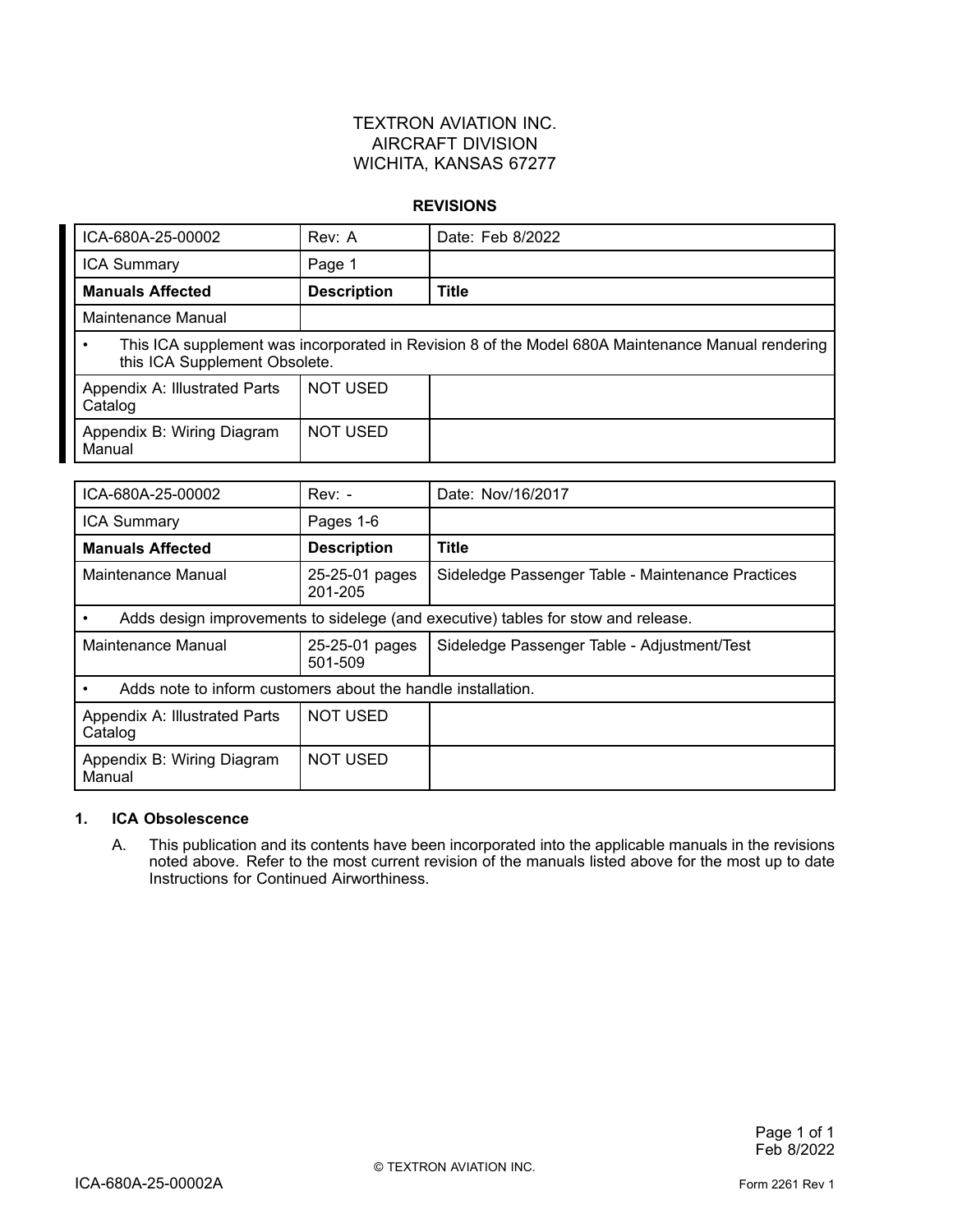### **SUPPLEMENT NO: ICA-680A-25-00002A APPENDIX A: ILLUSTRATED PARTS CATALOG**

# **NOT APPLICABLE**